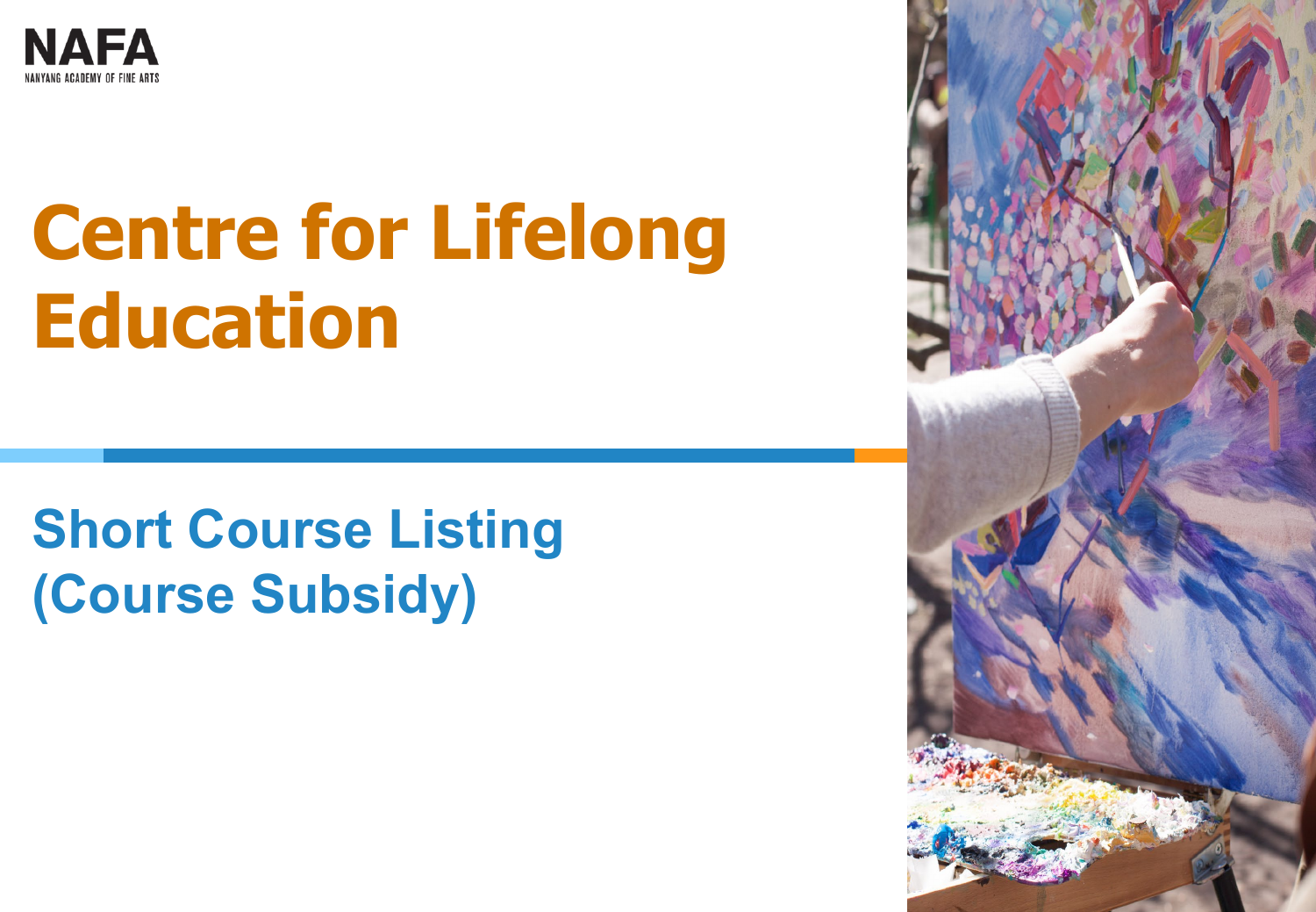#### **Short Course**

| <b>Course Title</b>                                              | No of<br><b>Sessions</b> | <b>Course Fee</b> | <b>Course Fee</b><br>(after NSA subsidy) | <b>Available Subsidy</b>                                |
|------------------------------------------------------------------|--------------------------|-------------------|------------------------------------------|---------------------------------------------------------|
| Art Teaching for Special Needs - Watercolor<br>Painting (Online) | 4                        | \$480             | \$255.70                                 | <b>SkillsFuture Credit</b><br><b>UTAP</b><br><b>NSA</b> |
| Art Therapy for Preventing Dementia                              | 4                        | \$480             | \$255.70                                 | <b>SkillsFuture Credit</b><br><b>NSA</b>                |
| Art Therapy for Self Care                                        | 4                        | \$480             | \$255.70                                 | <b>SkillsFuture Credit</b><br><b>NSA</b>                |
| Ceramics                                                         | 8                        | \$590             | \$314.40                                 | <b>SkillsFuture Credit</b><br><b>NSA</b>                |
| <b>Charcoal Drawing</b>                                          | 8                        | \$420             | \$223.74                                 | <b>SkillsFuture Credit</b><br><b>NSA</b>                |
| Children's Art and Craft for Teachers and<br>Parents             | 8                        | \$480             | \$255.70                                 | <b>SkillsFuture Credit</b><br><b>UTAP</b><br><b>NSA</b> |
| <b>Children's Book Illustration</b>                              | 8                        | \$420             | \$223.74                                 | <b>SkillsFuture Credit</b><br><b>NSA</b>                |
| <b>Chinese Seal Engraving</b>                                    | 4                        | \$240             | \$127.85                                 | <b>SkillsFuture Credit</b><br><b>NSA</b>                |
| Drawing Essentials (Theory and Practice)                         | 6                        | \$360             | \$191.78                                 | <b>SkillsFuture Credit</b><br><b>NSA</b>                |
| <b>Fashion Accessories Making</b>                                | 4                        | \$480             | \$255.70                                 | <b>SkillsFuture Credit</b><br><b>NSA</b>                |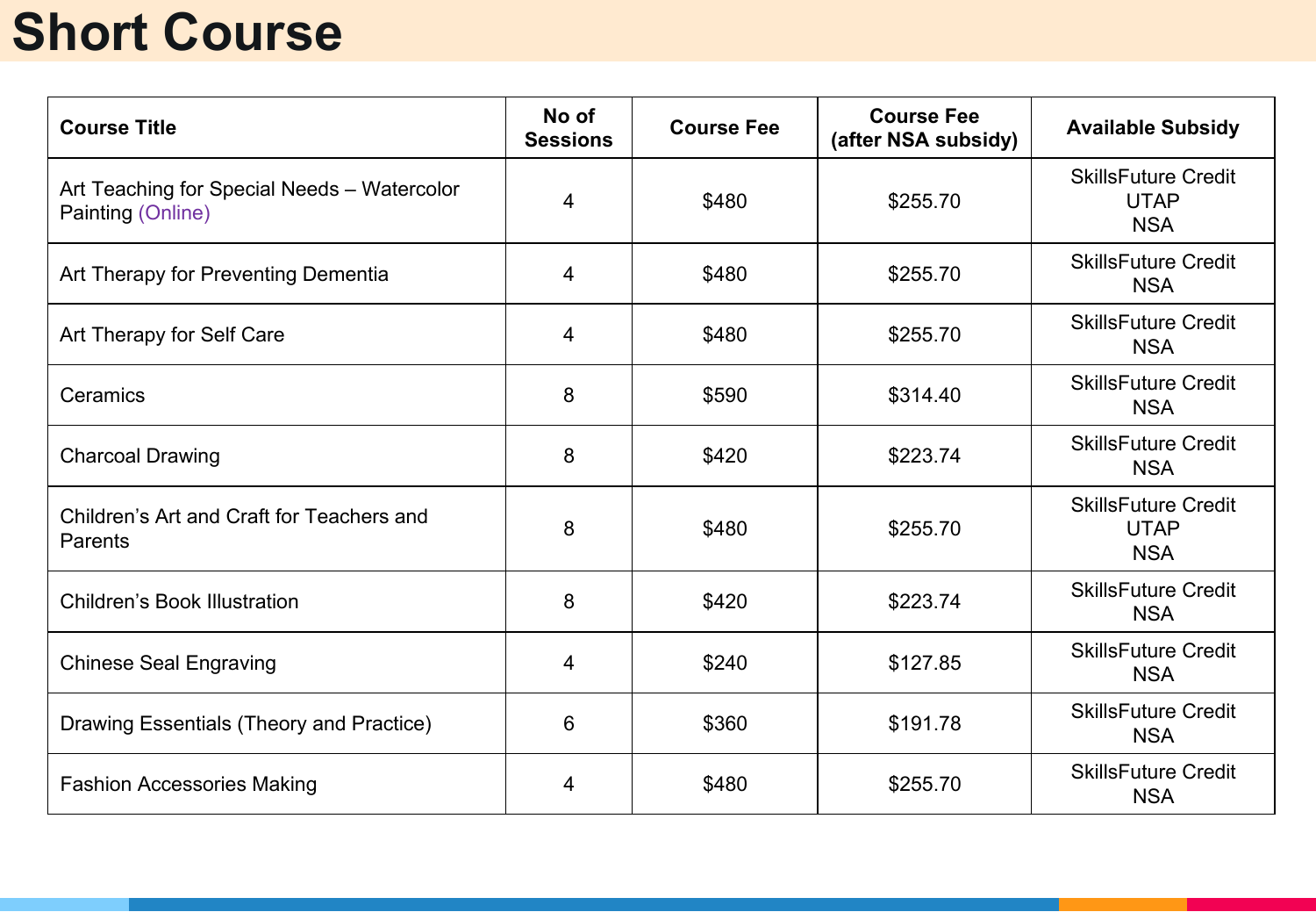#### **Short Course**

| <b>Course Title</b>                        | No of<br><b>Sessions</b> | <b>Course Fee</b> | <b>Course Fee</b><br>(after NSA subsidy) | <b>Available Subsidy</b>                                |
|--------------------------------------------|--------------------------|-------------------|------------------------------------------|---------------------------------------------------------|
| <b>Fundamental of Creative Sketching</b>   | 8                        | \$420             | \$223.74                                 | <b>SkillsFuture Credit</b><br><b>NSA</b>                |
| Introduction to Japanese Pastel Nagomi Art | 2                        | \$140             | \$74.58                                  | <b>NSA</b>                                              |
| Introduction to Singing                    | 6                        | \$280             | \$149.16                                 | <b>SkillsFuture Credit</b><br><b>NSA</b>                |
| Nagomi Art with Mixed Medium               | 4                        | \$280             | \$149.16                                 | <b>SkillsFuture Credit</b><br><b>NSA</b><br><b>UTAP</b> |
| <b>Outdoor Sketching and Painting</b>      | 4                        | \$380             | \$202.43                                 | <b>SkillsFuture Credit</b><br><b>NSA</b>                |
| <b>Pet Portrait with Watercolour</b>       | 4                        | \$380             | \$202.43                                 | <b>SkillsFuture Credit</b><br><b>NSA</b>                |
| Portrait Drawing (Level 1)                 | 8                        | \$420             | \$223.74                                 | <b>SkillsFuture Credit</b><br><b>NSA</b>                |
| Portrait Drawing (Level 2)                 | 8                        | \$430             | \$255.70                                 | <b>SkillsFuture Credit</b><br><b>NSA</b>                |
| Social Media Branding and Design (Online)  | 6                        | \$420             | \$223.74                                 | <b>SkillsFuture Credit</b><br><b>NSA</b><br><b>UTAP</b> |
| Techniques in Watercolour (Level 1)        | 8                        | \$420             | \$223.74                                 | <b>SkillsFuture Credit</b><br><b>NSA</b>                |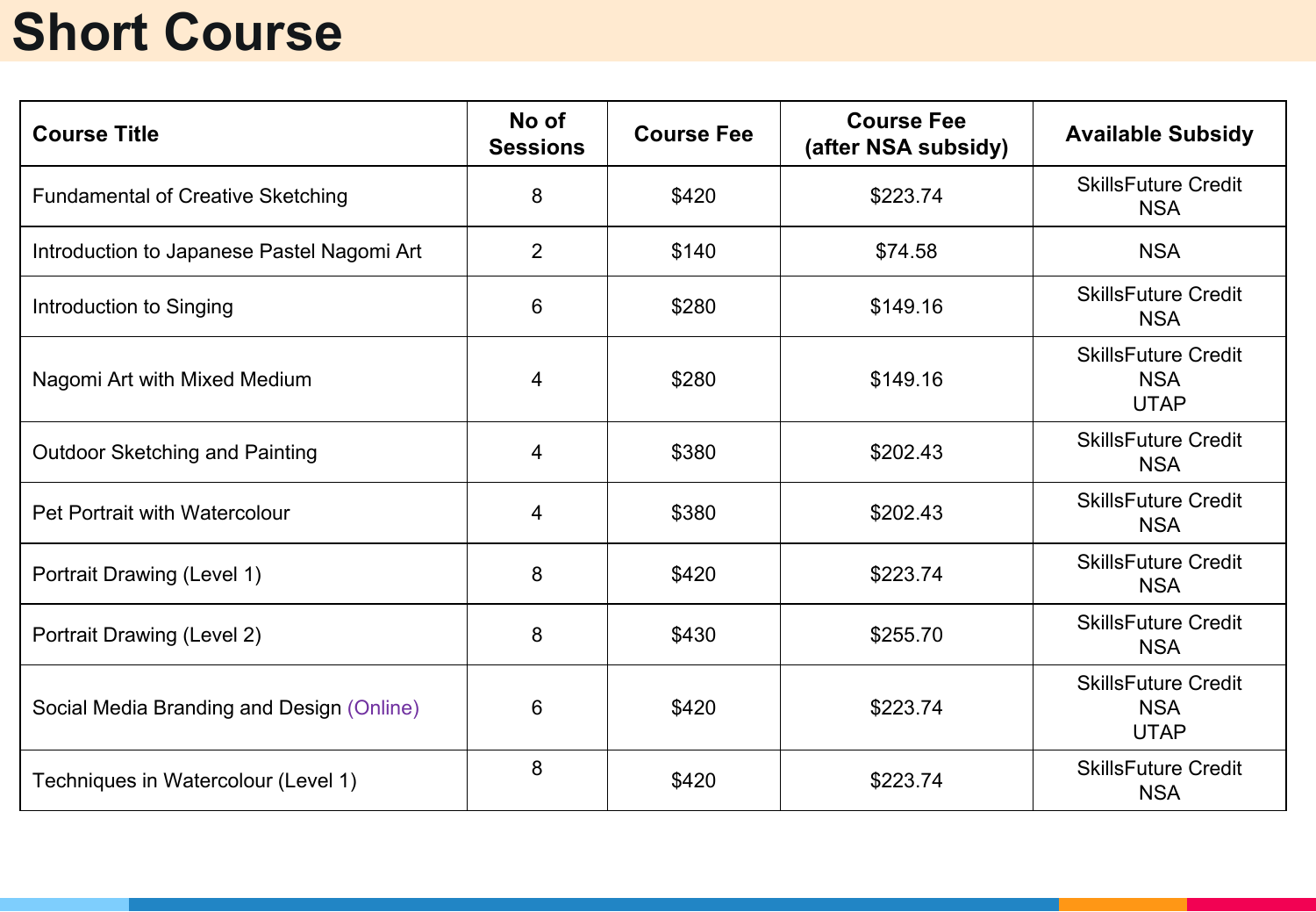#### **Short Course**

| <b>Course Title</b>                        | No of<br><b>Sessions</b> | <b>Course Fee</b> | <b>Course Fee</b><br>(after NSA subsidy) | <b>Eligible Subsidy</b>                  |
|--------------------------------------------|--------------------------|-------------------|------------------------------------------|------------------------------------------|
| Techniques in Watercolour (Level 2)        | 8                        | \$430             | \$255.70                                 | <b>SkillsFuture Credit</b><br><b>NSA</b> |
| Ukulele (Strum and Pluck)                  | 8                        | \$380             | \$202.43                                 | <b>SkillsFuture Credit</b><br><b>NSA</b> |
| Ukulele at your Fingertips                 | 6                        | \$320             | \$170.47                                 | <b>SkillsFuture Credit</b><br><b>NSA</b> |
| Western Painting (Acrylic/Oil) (Level 1)   | 8                        | \$420             | \$223.74                                 | <b>SkillsFuture Credit</b><br><b>NSA</b> |
| Western Painting (Acrylic/Oil) (Level 2)   | 8                        | \$430             | \$255.70                                 | <b>SkillsFuture Credit</b><br><b>NSA</b> |
| Western Painting (Oil) (Level 1)           | 8                        | \$420             | \$223.74                                 | <b>SkillsFuture Credit</b><br><b>NSA</b> |
| <b>Western Painting (Oil)</b><br>(Level 2) | 8                        | \$430             | \$255.70                                 | <b>SkillsFuture Credit</b><br><b>NSA</b> |

For more details on the course outline, course schedule and application details, please visit NAFA webpage via [link](https://www.nafa.edu.sg/courses/part-time/short-courses) or scan QR code.



Scan QR code to visit webpage.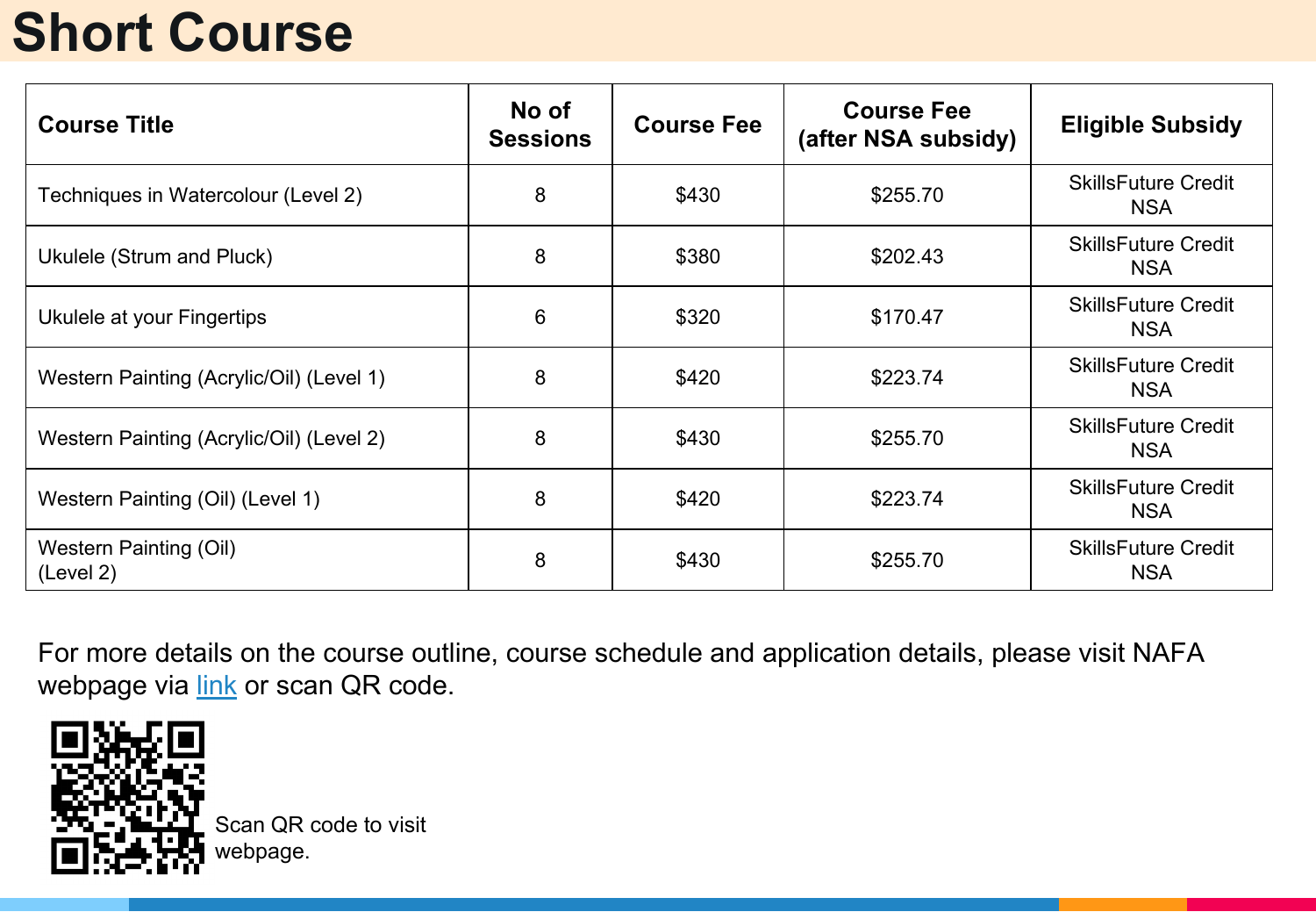# Type of Subsidies

#### **SkillsFuture Credit**

#### Applicable to Singaporeans, 25 years old and above

**National Silver Academy (NSA)**

Applicable to Singaporeans, 50 years old and above

**Union Training Assistance Programme (UTAP)**

Applicable to all **NTUC Union** Member

Please visit weblink to view more details on the subsidies [SkillsFuture](https://www.myskillsfuture.gov.sg/content/portal/en/index.html) Credit | [National Silver Academy \(NSA\) |](https://www.c3a.org.sg/short-courses) [Union Training Assistance Programme](http://skillsupgrade.ntuc.org.sg/wps/portal/skillsupgrade/home/skillsupgradeavailable/featuredindustries/featuredindustriesdetails?WCM_GLOBAL_CONTEXT=/content_library/skillsupgrade/home/skills+upgrade+available/featured+industries/da9571804f32741a9d86fdbda6c1e78c) (UTAP)